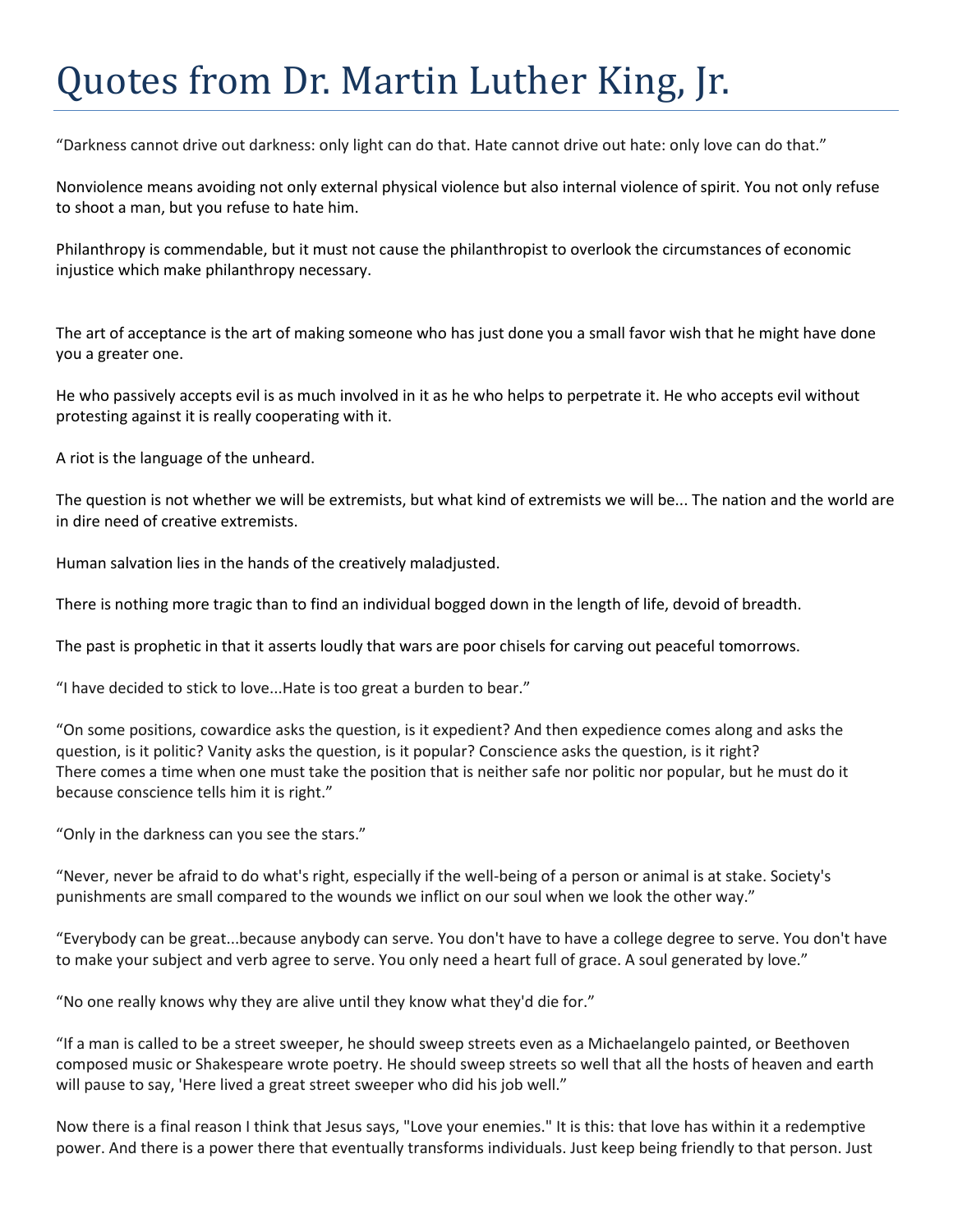keep loving them, and they can't stand it too long. Oh, they react in many ways in the beginning. They react with guilt feelings, and sometimes they'll hate you a little more at that transition period, but just keep loving them. And by the power of your love they will break down under the load. That's love, you see. It is redemptive, and this is why Jesus says love. There's something about love that builds up and is creative. There is something about hate that tears down and is destructive. So love your enemies.

"Never forget that everything Hitler did in Germany was legal."

"People fail to get along because they fear each other; they fear each other because they don't know each other; they don't know each other because they have not communicated with each other."

"There can be no deep disappointment where there is not deep love."

"Hatred paralyzes life; love releases it. Hatred confuses life; love harmonizes it. Hatred darkens life; love illuminates it."

"Love is the only force capable of transforming an enemy to a friend."

"We must rapidly begin the shift from a "thing-oriented" society to a "person-oriented" society. When machines and computers, profit motives and property rights are considered more important than people, the giant triplets of racism, materialism, and militarism are incapable of being conquered."

"Another way that you love your enemy is this: When the opportunity presents itself for you to defeat your enemy, that is the time which you must not do it. There will come a time, in many instances, when the person who hates you most, the person who has misused you most, the person who has gossiped about you most, the person who has spread false rumors about you most, there will come a time when you will have an opportunity to defeat that person. It might be in terms of a recommendation for a job; it might be in terms of helping that person to make some move in life. That's the time you must do it. That is the meaning of love. In the final analysis, love is not this sentimental something that we talk about. It's not merely an emotional something. Love is creative, understanding goodwill for all men. It is the refusal to defeat any individual. When you rise to the level of love, of its great beauty and power, you seek only to defeat evil systems. Individuals who happen to be caught up in that system, you love, but you seek to defeat the system."

"You may be 38 years old, as I happen to be. And one day, some great opportunity stands before you and calls you to stand up for some great principle, some great issue, some great cause. And you refuse to do it because you are afraid…. You refuse to do it because you want to live longer…. You're afraid that you will lose your job, or you are afraid that you will be criticized or that you will lose your popularity, or you're afraid that somebody will stab you, or shoot at you or bomb your house; so you refuse to take the stand.

Well, you may go on and live until you are 90, but you're just as dead at 38 as you would be at 90. And the cessation of breathing in your life is but the belated announcement of an earlier death of the spirit."

"One of the great tragedies of life is that men seldom bridge the gulf between practice and profession, between doing and saying. A persistent schizophrenia leaves so many of us tragically divided against ourselves. On the one hand, we proudly profess certain sublime and noble principles, but on the other hand, we sadly practice the very antithesis of these principles. How often are our lives characterized by a high blood pressure of creeds and an anemia of deeds! We talk eloquently about our commitment to the principles of Christianity, and yet our lives are saturated with the practices of paganism. We proclaim our devotion to democracy, but we sadly practice the very opposite of the democratic creed. We talk passionately about peace, and at the same time we assiduously prepare for war. We make our fervent pleas for the high road of justice, and then we tread unflinchingly the low road of injustice. This strange dichotomy, this agonizing gulf between the *ought* and the *is*, represents the tragic theme of man's earthly pilgrimage."

"Our nation was born in genocide when it embraced the doctrine that the original American, the Indian, was an inferior race. Even before there were large numbers of Negroes on our shore, the scar of racial hatred had already disfigured colonial society. From the sixteenth century forward, blood flowed in battles over racial supremacy. We are perhaps the only nation which tried as a matter of national policy to wipe out its indigenous population. Moreover, we elevated that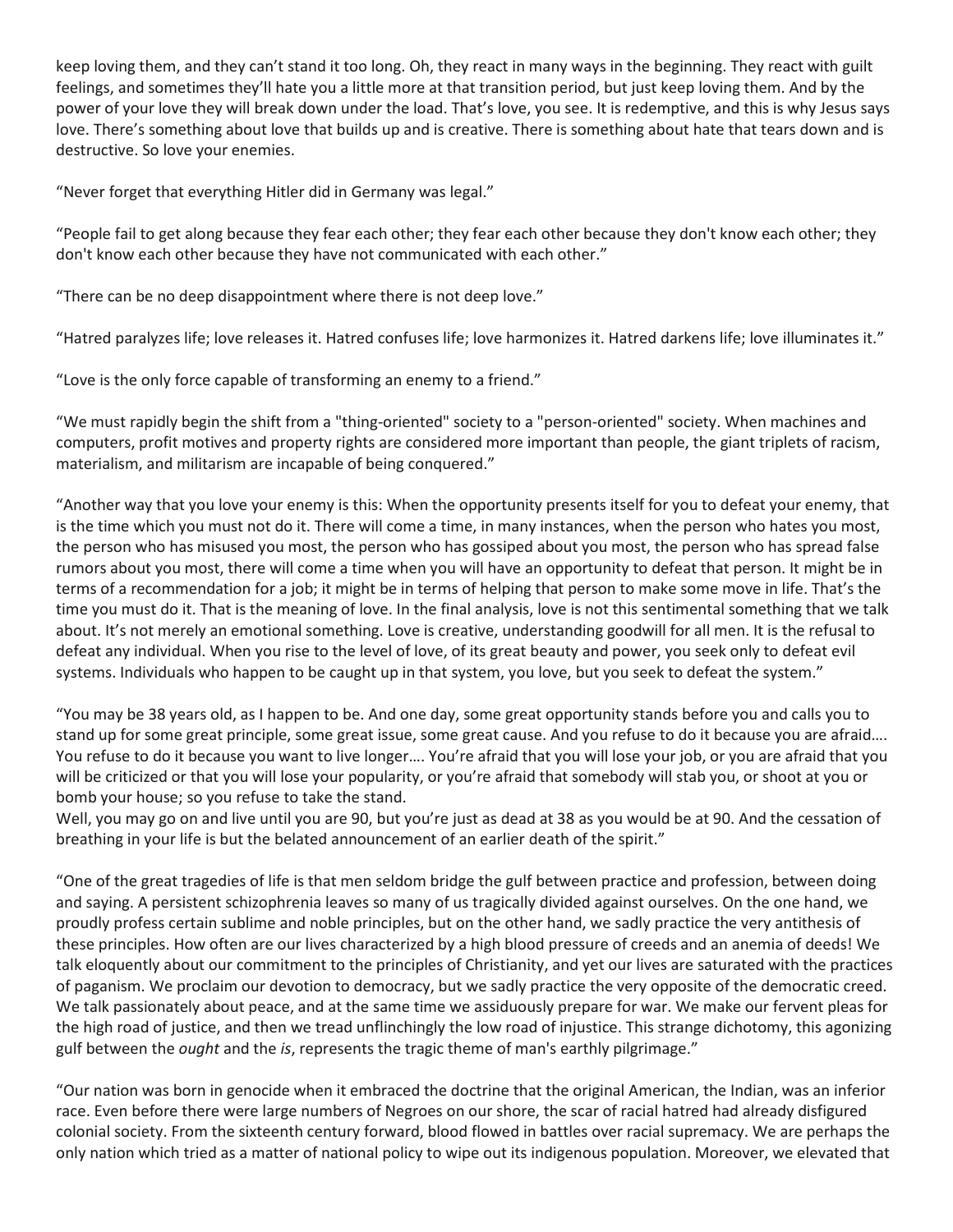tragic experience into a noble crusade. Indeed, even today we have not permitted ourselves to reject or feel remorse for this shameful episode. Our literature, our films, our drama, our folklore all exalt it. Our children are still taught to respect the violence which reduced a red-skinned people of an earlier culture into a few fragmented groups herded into impoverished reservations."

I'm concerned about a better world. I'm concerned about justice; I'm concerned about brotherhood; I'm concerned about truth. And when one is concerned about that, he can never advocate violence. For through violence you may murder a murderer, but you can't murder murder. Through violence you may murder a liar, but you can't establish truth. Through violence you may murder a hater, but you can't murder hate through violence. Darkness cannot put out darkness; only light can do that."

"He who is devoid of the power to forgive is devoid of the power to love."

"I said to my children, 'I'm going to work and do everything that I can do to see that you get a good education. I don't ever want you to forget that there are millions of God's children who will not and cannot get a good education, and I don't want you feeling that you are better than they are. For you will never be what you ought to be until they are what they ought to be."

"On the one hand we are called to play the good Samaritan on life's roadside; but that will be only an initial act. One day we must come to see that the whole Jericho road must be transformed so that men and women will not be constantly beaten and robbed as they make their journey on life's highway. True compassion is more than flinging a coin to a beggar; it is not haphazard and superficial. It comes to see that an edifice which produces beggars needs restructuring.

"Everything that we see is a shadow cast by that which we do not see."

"This faith transforms the whirlwind of despair into a warm and reviving breeze of hope. The words of a motto which a generation ago were commonly found on the wall in the homes of devout persons need to be etched on our hearts: Fear knocked at the door.

Faith answered.

There was no one there."

"What I'm saying to you this morning is that Communism forgets that life is individual. Capitalism forgets that life is social, and the Kingdom of Brotherhood is found neither in the thesis of Communism nor the antithesis of capitalism but in a higher synthesis."

"The difference between a dreamer and a visionary is that a dreamer has his eyes closed and a visionary has his eyes open"

"Here is the true meaning and value of compassion and nonviolence, when it helps us to see the enemy's point of view, to hear his questions, to know his assessment of ourselves. For from his view we may indeed see the basic weaknesses of our own condition, and if we are mature, we may learn and grow and profit from the wisdom of the brothers who are called the opposition."

"Babies, we are told, are the latest news from heaven."

Even if I knew that the world would end tomorrow, still I would plant a tree today.

"We must speak with all the humility that is appropriate to our limited vision, but we must speak."

"The nonviolent approach does not immediately change the heart of the oppressor. It first does something to the hearts and souls of those committed to it. It gives them new self-respect; it calls up resources of strength and courage they did not know they had."

"This is the unusual thing about nonviolence -- nobody is defeated, everybody shares in the victory."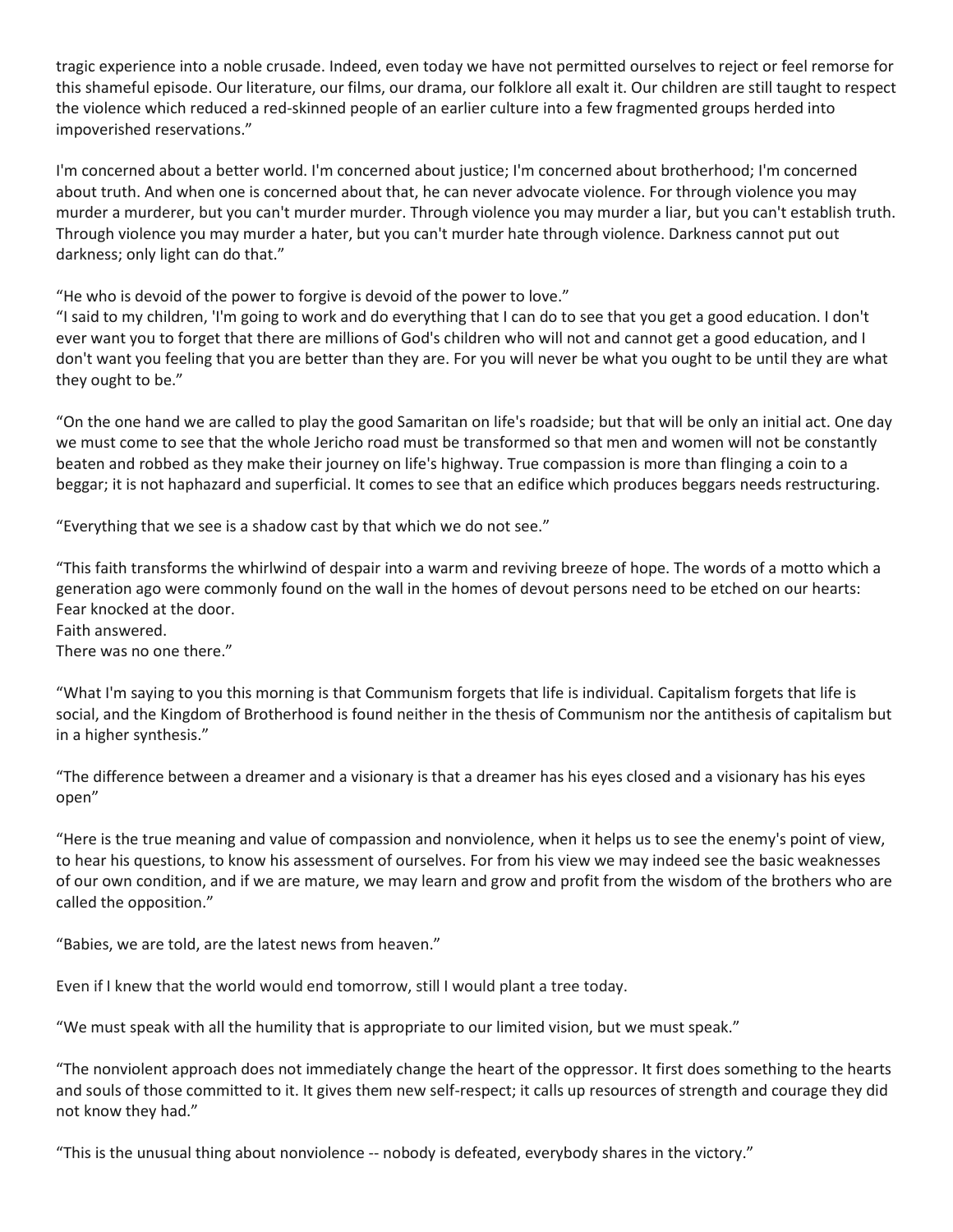"In a world facing the revolt of ragged and hungry masses of God's children; in a world torn between the tensions of East and West, white and colored, individuals and collectivists; in a world whose cultural and spiritual power lags so far behind her technological capabilities that we live each day on the verge of nuclear co-annihilation; in this world, nonviolence is no longer an option for intellectual analysis, it is an imperative for action"

"And you know, it's possible that the priest and the Levite looked over that man on the ground and wondered if the robbers were still around. Or it's possible that they felt that the man on the ground was merely faking. And he was acting like he had been robbed and hurt, in order to seize them over there, lure them there for quick and easy seizure. And so the first question that the Levite asked was, "If I stop to help this man, what will happen to me?" But then the Good Samaritan came by. And he reversed the question: "If I do not stop to help this man, what will happen to him?"

"I have the audacity to believe that peoples everywhere can have three meals a day for their bodies, education and culture of their minds, and dignity, equality, and freedom for their spirits. I believe that what self-centered men have torn down, men other-centered can build up I still believe that one day mankind will bow before the altars of God and be crowned triumphant over war and bloodshed, and nonviolent redemptive goodwill will proclaim the rule of the land. "Wherever the early Christians entered a town the power structure got disturbed and immediately sought to convict them for being 'disturbers of the peace' and 'outside agitators.' But they went on with the conviction that they were a 'colony of heaven' and had to obey God rather than man. They were small in number but big in commitment. They were too God-intoxicated to be 'astronomically intimidated.' They brought an end to such ancient evils as infanticide and gladiatorial contest. Things are different now. The contemporary Church is so often a weak, ineffectual voice with an uncertain sound. It is so often the archsupporter of the status quo. Far from being disturbed by the presence of the Church, the power structure of the average community is consoled by the Church's silent and often vocal sanction of things as they are."

"One of the greatest problems of history is that the concepts of love and power are usually contrasted as polar opposites. Love is identified with a resignation of power and power with a denial of love. What is needed is a realization that power without love is reckless and abusive and that love without power is sentimental and anemic. Power at its best is love implementing the demands of justice. Justice at its best is love correcting everything that stands against love."

"All this is simply to say that all life is interrelated. We are caught in an inescapable network of mutuality; tied in a single garment of destiny. Whatever affects one directly, affects all indirectly. As long as there is poverty in this world, no man can be totally rich even if he has a billion dollars. As long as diseases are rampant and millions of people cannot expect to live more than twenty or thirty years, no man can be totally healthy, even if he just got a clean bill of health from the finest clinic in America. Strangely enough, I can never be what I ought to be until you are what you ought to be. You can never be what you ought to be until I am what I ought to be."

"Returning hate for hate multiplies hate, adding deeper darkness to a night already devoid of stars. Darkness cannot drive out darkness; only light can do that. Hate cannot drive out hate; only love can do that. Hate multiplies hate, violence multiplies violence, and toughness multiplies toughness in a descending spiral of destruction. So when Jesus says "Love your enemies," he is setting forth a profound and ultimately inescapable admonition. Have we not come to such an impasse in the modern world that we must love our enemies– or else? The chain reaction of evil–hate begetting hate, wars producing wars–must be broken, or we shall be plunged into the dark abyss of annihilation."

"Unity has never meant uniformity."

"Unless you have found something in life to live for that is more important to you than your own life, you will always be a slave. For all another man needs to do is threaten to take your life to get you to do his bidding."

"Worship at its best is a social experience with people of all levels of life coming together to realize their oneness and unity under God. Whenever the church, consciously or unconsciously caters to one class it loses the spiritual force of the